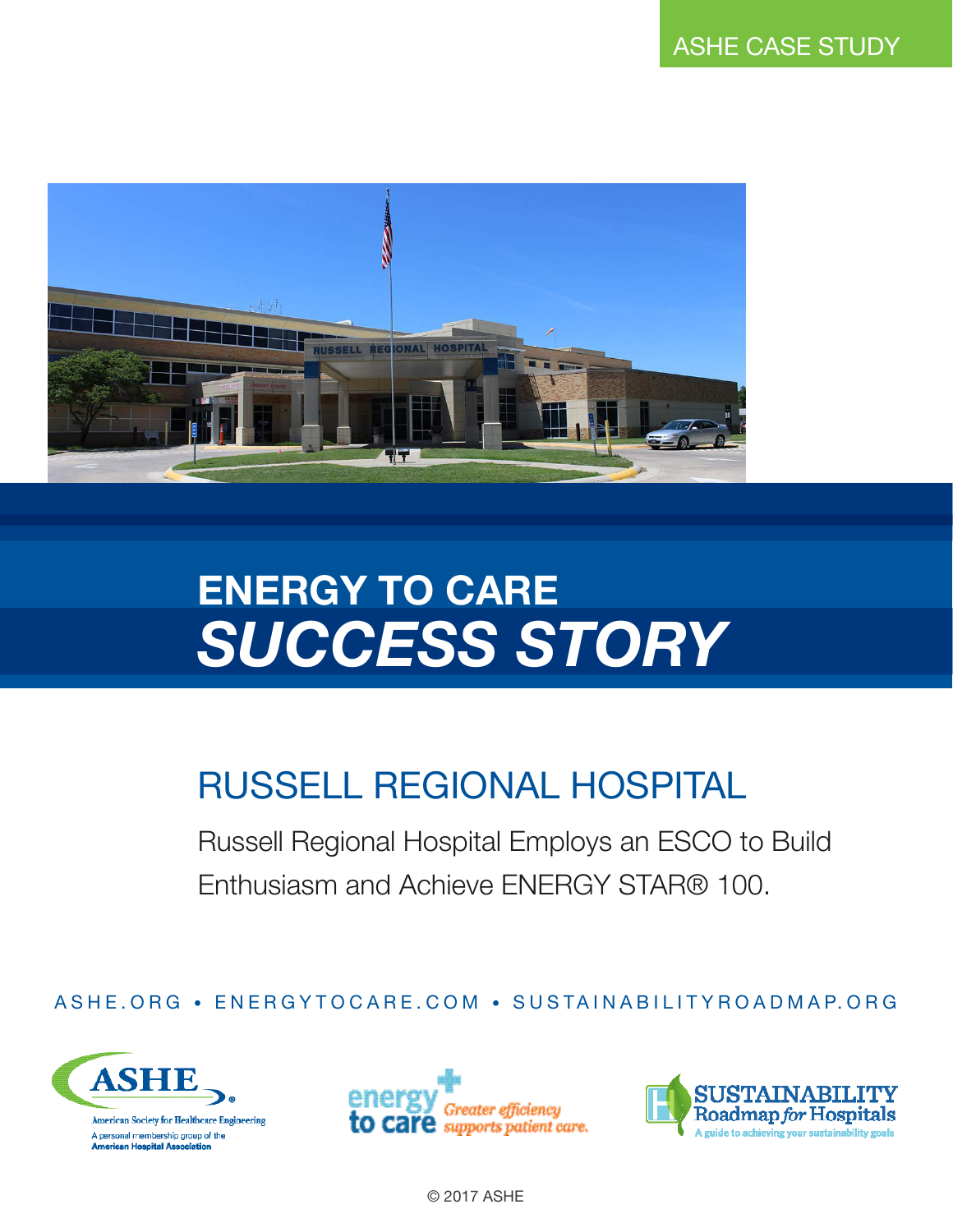



**Location:** Russell, Kansas | **Square Footage:** 98,000 sq. ft. | **Acute Staffed Beds:** 25 | **Long-term Care Beds:** 22

#### **Team:**

- Steve Adams, director of plant operations, environmental services, laundry
- Chris Harders, maintenance technician
- Scott Newacheck, maintenance technician
- Clarence Larson, maintenance technician
- Tim Howard, maintenance technician

2013 source EUI (energy use intensity) of 308; 2015 source EUI of 150 100 percent DDC system (Siemens Apogee)

### **Overview**

When it comes to hospital energy efficiency, the people of Russell, Kansas, and the surrounding region can be proud to say, "there's no place like home!" Russell Regional Hospital was already a leader in hospital energy performance when they embarked on a journey to make even more improvements. Now they are ENERGY STAR® 100—better than all of their peers. So how did they do it?

Shockingly, Russell Regional went from good to great in hospital energy efficiency by focusing beyond energy and taking advantage of its situation. The hospital had a motivated maintenance team, equipment nearing the end of its useful life, a new director of plant operations, and a CEO who had experience with using energy projects to drive overall hospital priorities. Russell Regional aligned these forces to achieve unrivaled energy performance.

The new director of plant operations, Steve Adams, noticed the enthusiasm of his facility maintenance team of Chris Harders, Scott Newacheck, Clarence Larson, and Tim Howard. This team was taking advantage of small opportunities to decrease operations costs. They were also building trust. These small projects demonstrated the team was serious about finding opportunities, and administration knew the team had a foundation worthy of investment.

This story illustrates the incredible results possible when you couple a motivated maintenance staff and organizational emphasis on energy reduction. Enthusiasm and support can lead to huge opportunities.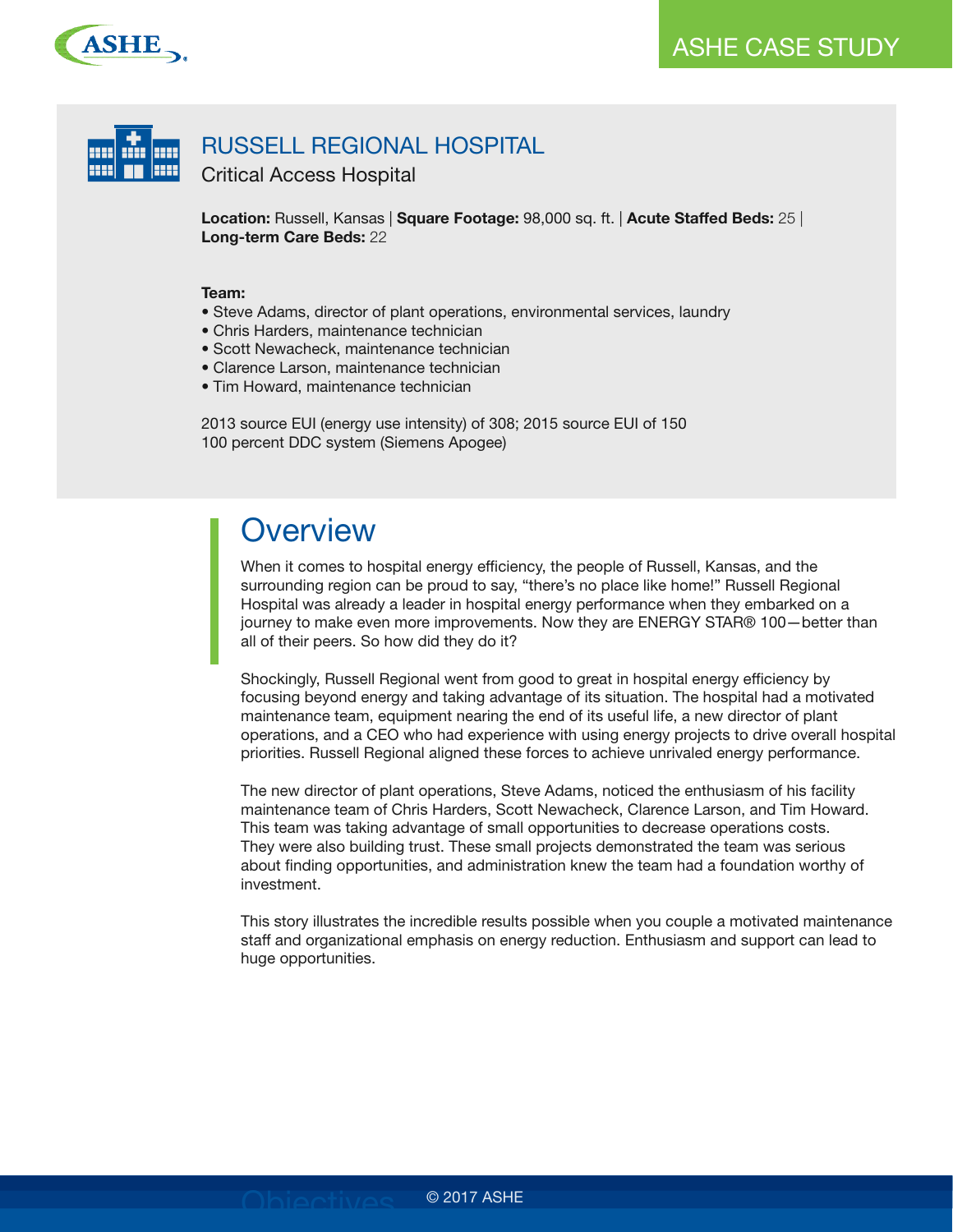

# **Objectives**

The facility's goal was to make strategic investments to reduce operating expenses while increasing system reliability. Or, as Adams put it, "let's get our operating expenses down so we can put more money toward our primary mission."

#### **The Game Plan**

Russell Regional's game plan to save operating expense was simple:

- Make small improvements to start
- Earn trust by managing with energy in mind
- Invest in opportunities to reduce energy and improve the facility
- Sustain the gains

## Solutions

The maintenance team started by implementing some strategies to reduce energy in-house.

#### **Behavioral Changes**

Adams and his team did the small things first because they knew it would free up funds for larger initiatives. For example, they started checking lights to make sure lights were not unnecessarily kept on. They also started dialing back steam pressure when it didn't need to be high and dialing back temperatures where possible.

#### **Occupancy sensors**

When light switches needed to be replaced, the team replaced them with occupancy sensor light switches instead. The switches were replaced slowly, a switch or two per month. This strategy fit easily into the budget and the savings added up.

#### **Lighting upgrades**

The team also started upgrading T12 to T8 bulbs. Following the same pattern as the occupancy sensors they upgraded a few each month so that the funds came out of the operational budget.

#### **Maintenance**

Russell Regional has an energy policy. When they received complaints about temperature the maintenance team investigated and found equipment that was not functioning properly. The team took steps to understand the design intent and make the equipment function properly. According to Adams, this helped eliminate space heaters from the building and sent a signal that the maintenance team was serious both about energy efficiency and occupant comfort.

#### **Sharing info**

Adams shares info with the entire hospital through an in-house newsletter. The idea of sustainability inherent in energy reduction spread through the newsletter to the cafeteria where they now encourage using reusable cups instead of Styrofoam®.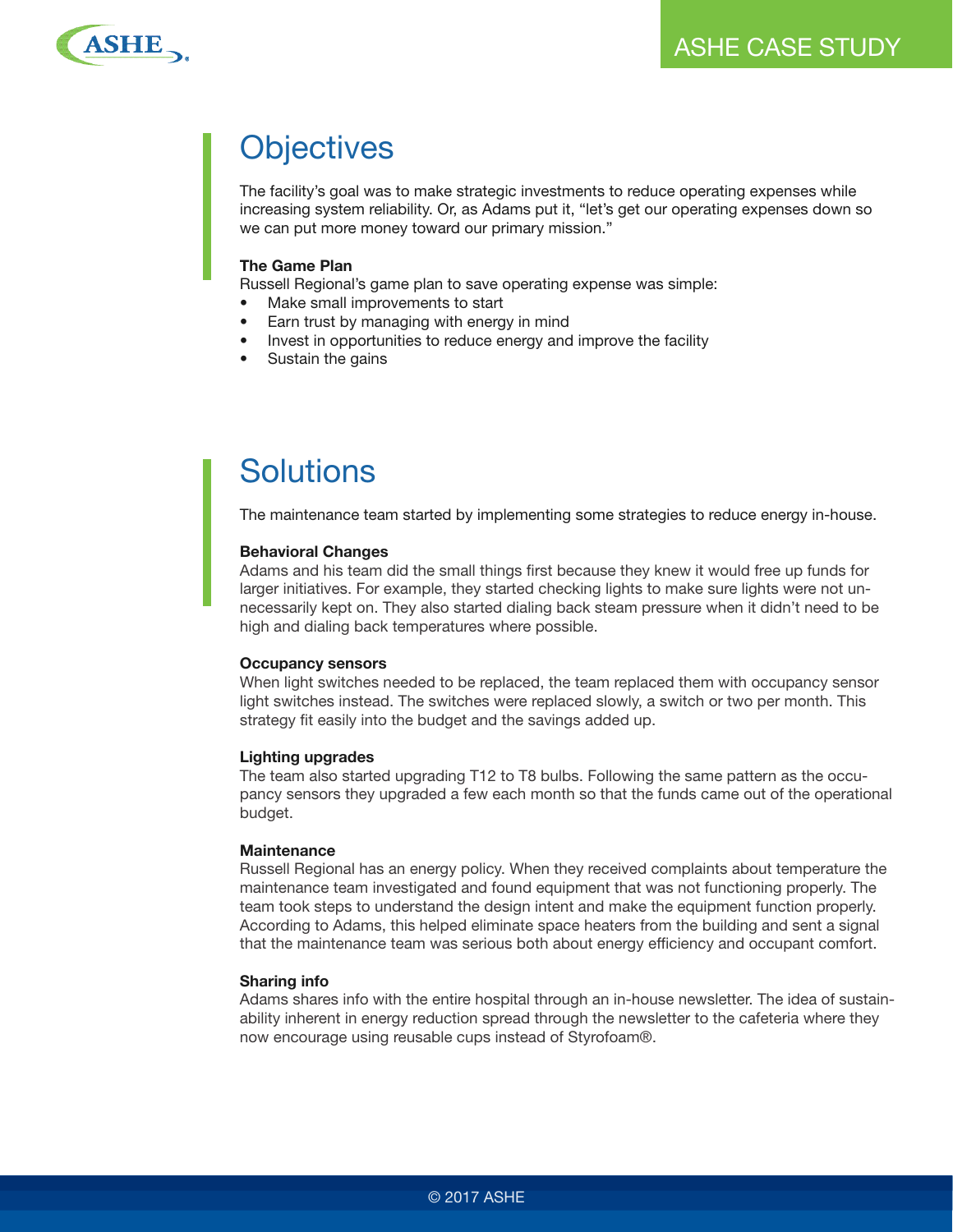

#### **Energy services company project**

Russell Regional administration entered a contract with an energy services company (ESCO). An ESCO can also be thought of as a design-build contractor that focuses on energy and cost reduction. The projects can often be self-funded through the energy savings and utility incentives without requiring capital from the facility.

An ESCO can structure financing for energy projects in several ways. (See https://betterbuildingssolutioncenter.energy.gov/financing-navigator for an overview of how to finance energy efficiency projects.)

In Russell Regional's case, the ESCO performed the following steps to develop the overall projects:

- 1. Identified a list of energy efficiency and cost reduction measures based on the hospital's goals and allocated capital
- 2. Provided project pre- and post- measurement and verification that would serve as the baseline for energy savings
- 3. Constructed and implemented the identified energy efficiency and cost reduction measures that the hospital decided to pursue
- 4. Provided a 10-year savings guarantee

Through the ESCO the following projects were performed:

#### **• Lighting improvements (new lamps, ballasts, fixtures)**

New energy efficient lamps, ballasts, and fixtures were installed throughout the building. T12s and older T8 florescent lighting were replaced with energy efficient T8 lamps and ballasts. Incandescent, fluorescent, and in some cases even compact fluorescent lights were upgraded to more efficient varieties.

#### **• Water efficiency**

While not an energy project, the water efficiency project included components such as new water-saving toilets, showerheads, and faucet aerators.

#### **• Energy management system (building management system) upgrades**

The project included improvements to the building management system. These included occupancy schedules, set point modifications, optimizing startup and shutdown, and providing additional helpful graphics including the ability to easily run override reports. Training on how to use the energy management system more effectively was also provided.

#### **• Water-side economizer**

The facility made changes in how it operated to take advantage of free cooling whenever possible, for example, cooling in the winter without running the chillers. To accomplish this, a heat exchanger was installed to allow cold condenser water from the cooling towers to cool the primary chilled water loop without running the chillers.

#### **• Boiler replacement: convert steam to hot water**

The facility had inefficient steam boilers. The steam boilers were replaced with two new condensing hot water boilers. Associated equipment was converted to operate off of hot water instead of steam.

#### **• Chiller replacement – water cooled**

The previous chiller was unreliable at the end of its useful life. This chiller was replaced with a new water-cooled chiller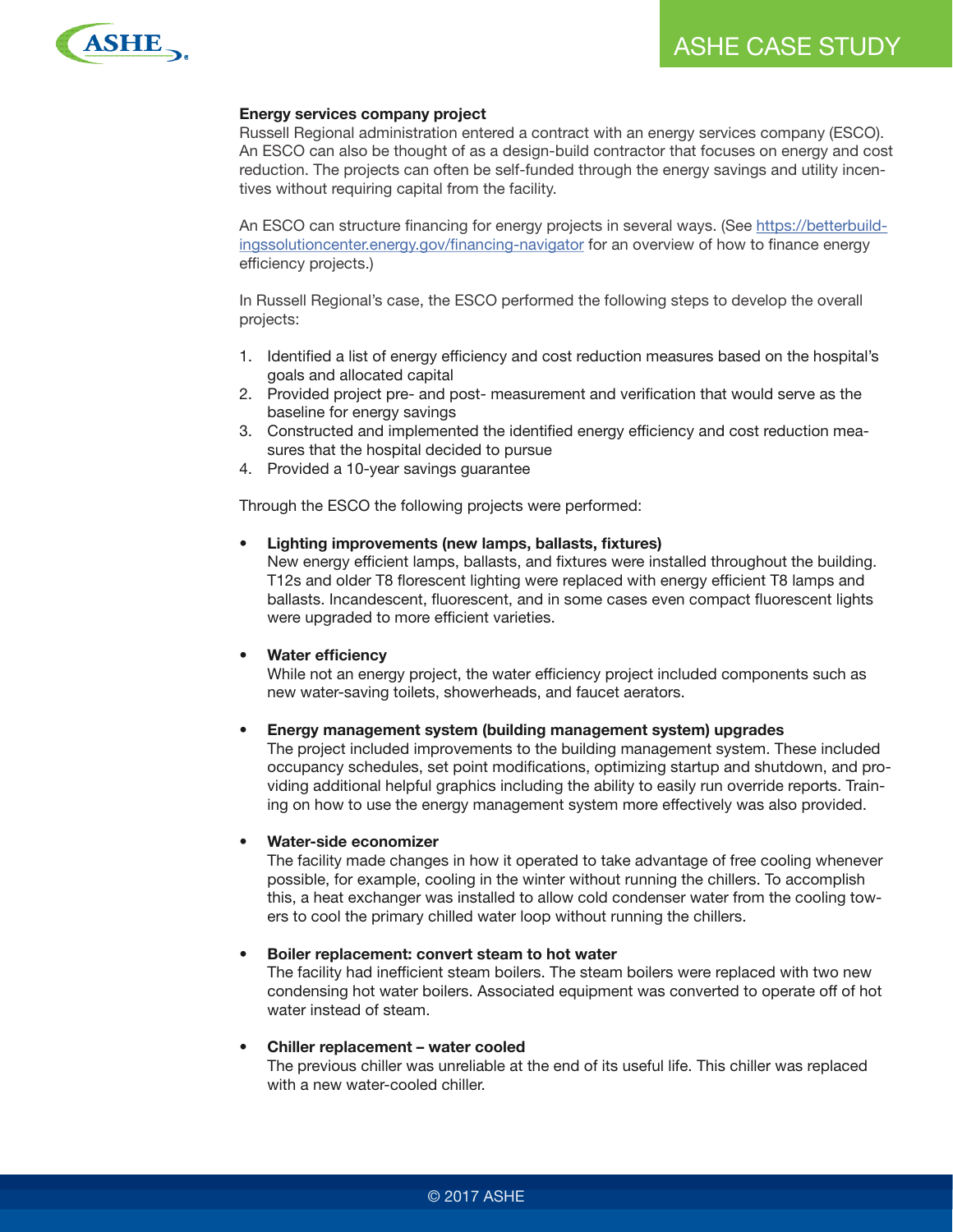

#### **• Multi-zone to variable-air volume conversion**

The multi-zone HVAC system was converted to a variable-air volume (VAV) system.

#### **• Variable speed pumping**

Variable speed pumping was provided for the hot water, chilled water, and domestic water system.

#### **• Floating head pressure control**

Floating head pressure control was installed for the refrigeration equipment so that the pressure in the refrigerant circuit could vary. On cold days, the refrigerator compressor energy consumption can be reduced while still maintaining refrigeration temperatures.

#### **• Backup emergency generator replacement**

The facility had some power quality concerns and wanted to replace their generator. The existing generator was replaced with a new one. A smaller second backup generator was also provided. The hospital paid for the generator outside the scope of the other projects

#### **Project Details**

Table 1 shows anticipated energy, operations, and maintenance savings; project cost; and simple payback for some of the above identified projects.

*Table 1 Select energy conservation measures annual savings, project cost, and simple payback.*

| <b>Energy</b><br><b>Conservation</b><br><b>Method</b> | <b>Total Annual</b><br><b>Savings</b><br>(Energy + O&M) | <b>Project Cost</b> | <b>Simple Payback</b><br>(years) |
|-------------------------------------------------------|---------------------------------------------------------|---------------------|----------------------------------|
| Lighting improvements                                 | \$21,146                                                | \$95,528            | 4.5                              |
| Water efficiency improvements                         | \$1,889                                                 | \$16,739            | 8.9                              |
| Energy management system<br>upgrades                  | \$24,147                                                | \$264,556           | 11.0                             |
| Boiler replacement (convert to<br>hot water)          | \$33,233                                                | \$474,679           | 14.3                             |
| Chiller replacement                                   | \$19,773                                                | \$301,401           | 15.2                             |
| Condensing unit replacement                           | \$12,611                                                | \$63,222            | 5.0                              |
| Variable speed pumping                                | \$10,244                                                | \$39,037            | 3.8                              |
| Floating head pressure<br>controls                    | \$656                                                   | \$2,452             | 3.7                              |

### Results: What Happened to Actual Savings

Russell Regional Hospital has an energy score of 100 which means that it performs better than all of its peer facilities. In this sense, the results have been fantastic. The facility reduced energy use by a spectacular 43 percent between 2013 and 2016.

The energy services company measured and verified the savings as part of their work. Russell Regional's maintenance staff independently verified the savings with ENERGY STAR Portfolio Manager®. So far, the savings predicted have been verified as above the guaranteed savings value. The hospital replaced old equipment, improved patient comfort and safety, and reduced operating expenses.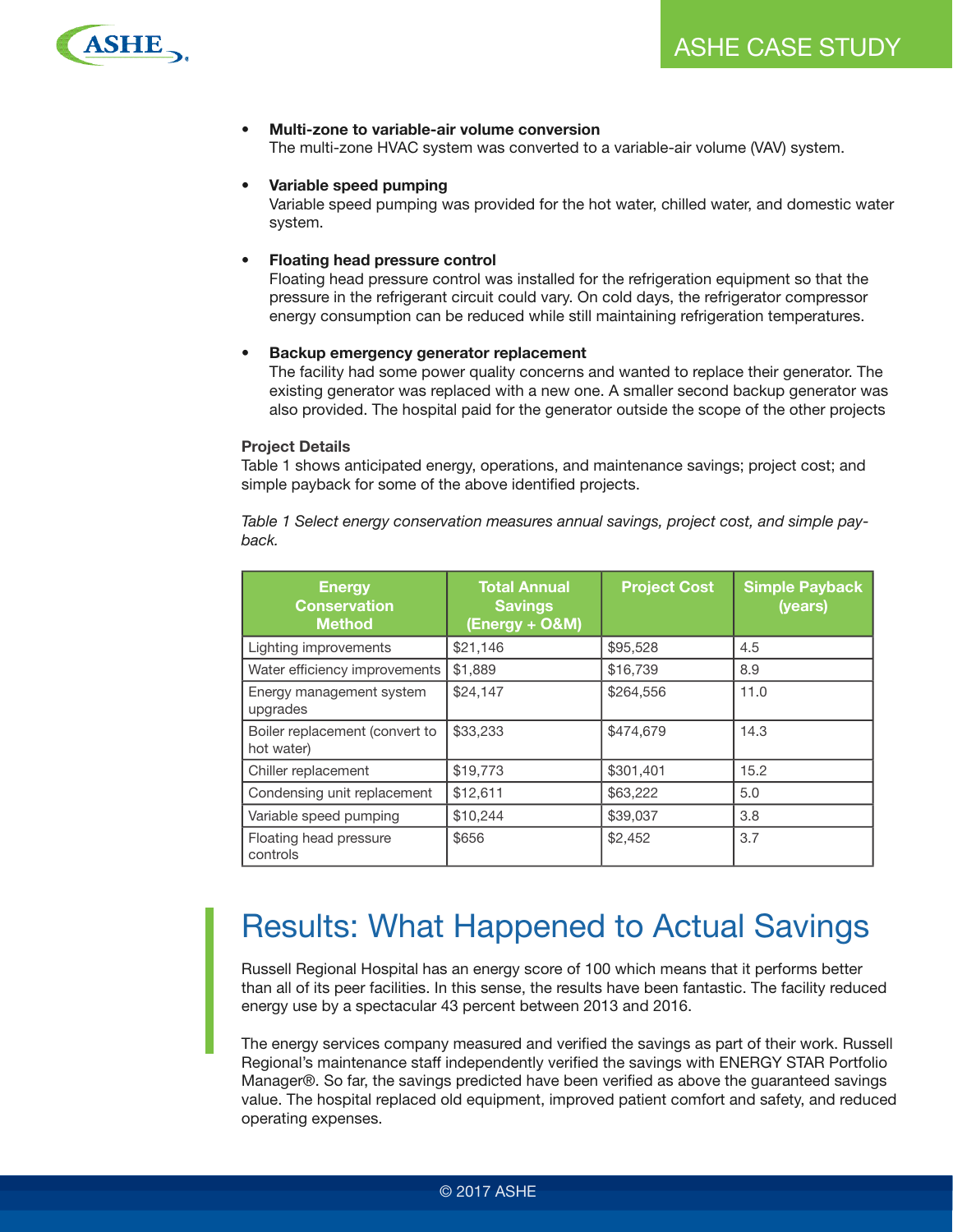

The energy project made a real difference for the hospital. "That's the whole Energy to Care idea, right?" suggests Steve. "Reducing some of our operating expenses helps us focus on our primary mission of taking care of patients!"

#### **What's next?**

Russell Regional Hospital will continue to sustain the gains they have made. The plant operations team will continue to look for ways to reduce consumption and make even more strides in energy efficiency.